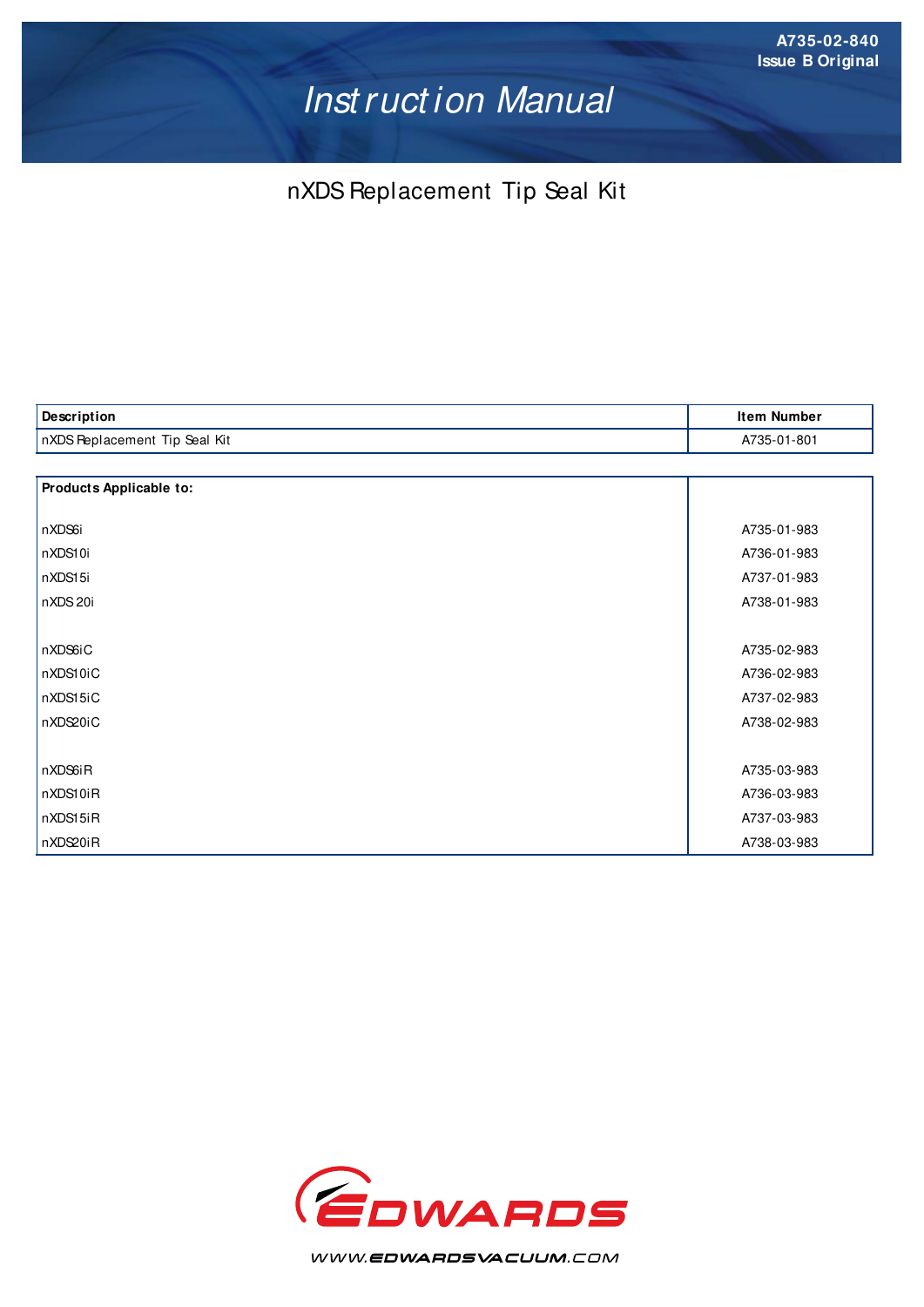### Important safety Information

- Vacuum pumps are potentially dangerous if incorrectly used, repaired or maintained, so please approach the repair or maintenance with caution.
- . Any incorrectly fitted spare parts could damage your pump and could be potentially dangerous.
- Never allow unqualified personnel to attempt to remove or replace any part of the pump.
- If you have any doubts about the servicing procedures or the products capabilities please contact Edwards.
- Before returning any equipment to Edwards for repair please follow the Edwards HS1 procedure and complete an HS2 declaration form to warn of any substances used or produced in the equipment that can be dangerous. The procedure and forms are included with the pump instruction manuals and can be downloaded together with Edwards local contact details from www.edwardsvacuum.com
- Always conform to service schedules unless adverse conditions necessitate more frequent servicing.
- Report any defect before an accident or consequential damage can occur.
- Observe local and country specific regulations, norms and guidelines.
- Never allow anyone to remove large or heavy components without adequate lifting equipment.
- Before maintenance work is begun, ensure the pump is switched off and isolated from the mains.
- The pump may have been exposed to processes which use hazardous substances or produces by-products which are dangerous to human health and safety, for example, chemically active, biologically active or radioactive substances.
- Before working on a pump, ensure that the correct personal protective equipment is available and being used. Always wear safety goggles. Wear a breather mask with positive air pressure and take other precautions if you believe the pump may be contaminated with hazardous substances and dusts.
- When applying sealants and lubricants, prevent contact with the skin by wearing suitable gloves.
- Seals may contain fluoroelastomer, which when properly handled is not dangerous but which may produce a toxic and corrosive residue (hydrogen fluoride or hydrofluoric acid) in the event of excessive heat or fire depending on the circumstances of degradation and other materials involved.
- On completion of maintenance, check the pump functions correctly and that all guards and protection devices are fitted and working correctly and that the pump is electrically safe.
- If the pump is used for handling hazardous substances check the pump for leak-tightness before use.
- Dispose of waste oil and any process by-products in accordance with local and national safety and environmental requirements. It is usually illegal to dispose of waste oil into drains or water courses, or to bury it.

**Edwards Limited** Innovation Drive **Burgess Hill,** West Sussex, RH15 9TW Tel: +(44) 1444 253000 Fax: +(44) 1444 253001



C Edwards Limited 2016 Edwards and the Edwards logo are trademarks of Edwards Limited.

WWW.EDWARDSVACUUM.COM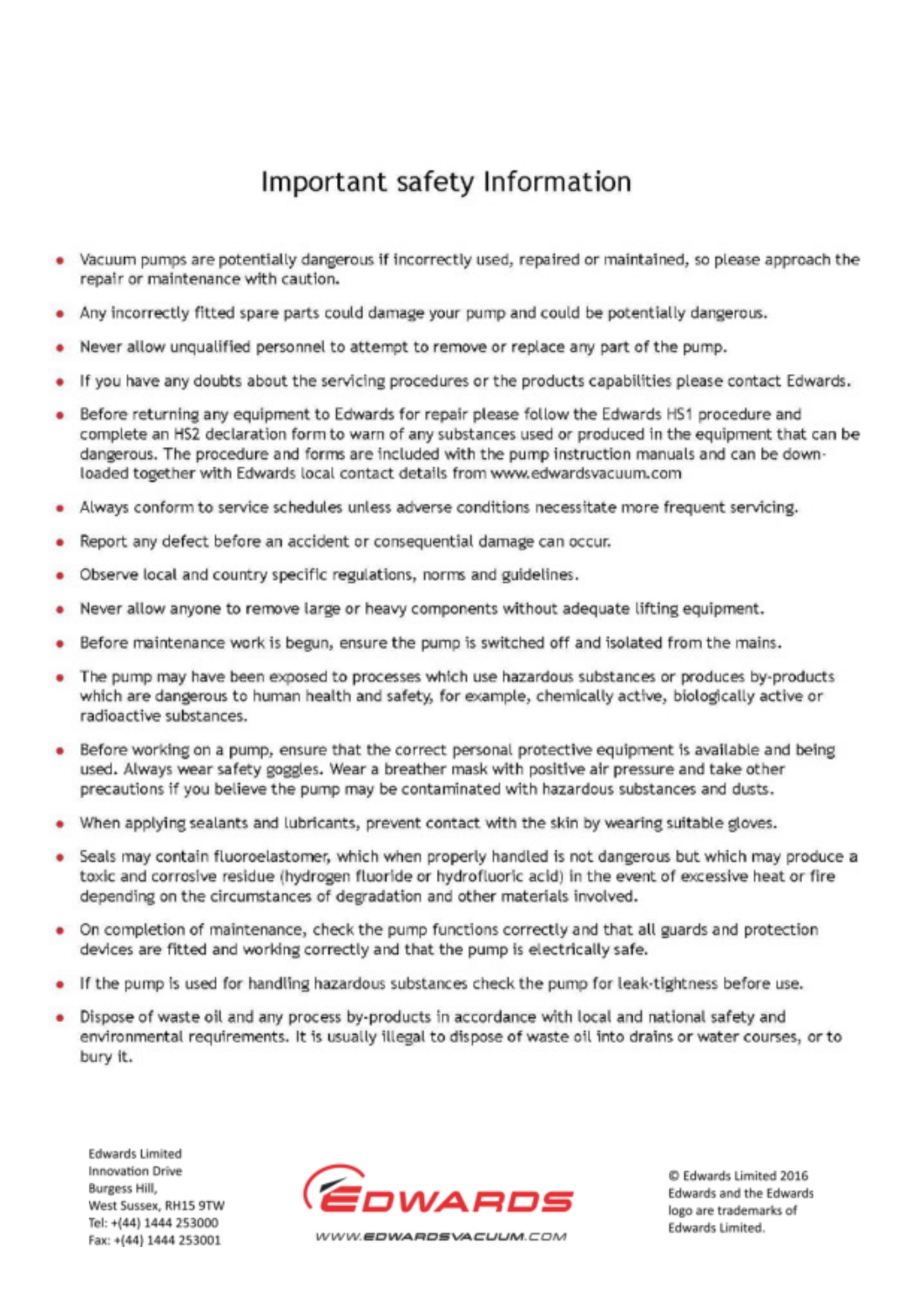

# **Contents**

| <b>Section</b> |                                                                           | Page |  |
|----------------|---------------------------------------------------------------------------|------|--|
|                |                                                                           |      |  |
|                | For return of equipment, complete the HS Forms at the end of this manual. |      |  |

# **Illustrations**

### **Figure Page**

| $1 \qquad \qquad$ |  |
|-------------------|--|
| $\overline{2}$    |  |
| $3^{\circ}$       |  |
| $4\overline{ }$   |  |
| $5^{\circ}$       |  |
| $6 -$             |  |
| $7^{\circ}$       |  |

## **Associated publications**

nXDS Scroll Pump A735-01-880

### **Publication title Publication number**

#### A735-02-840 Issue B

Cont ent s

Contents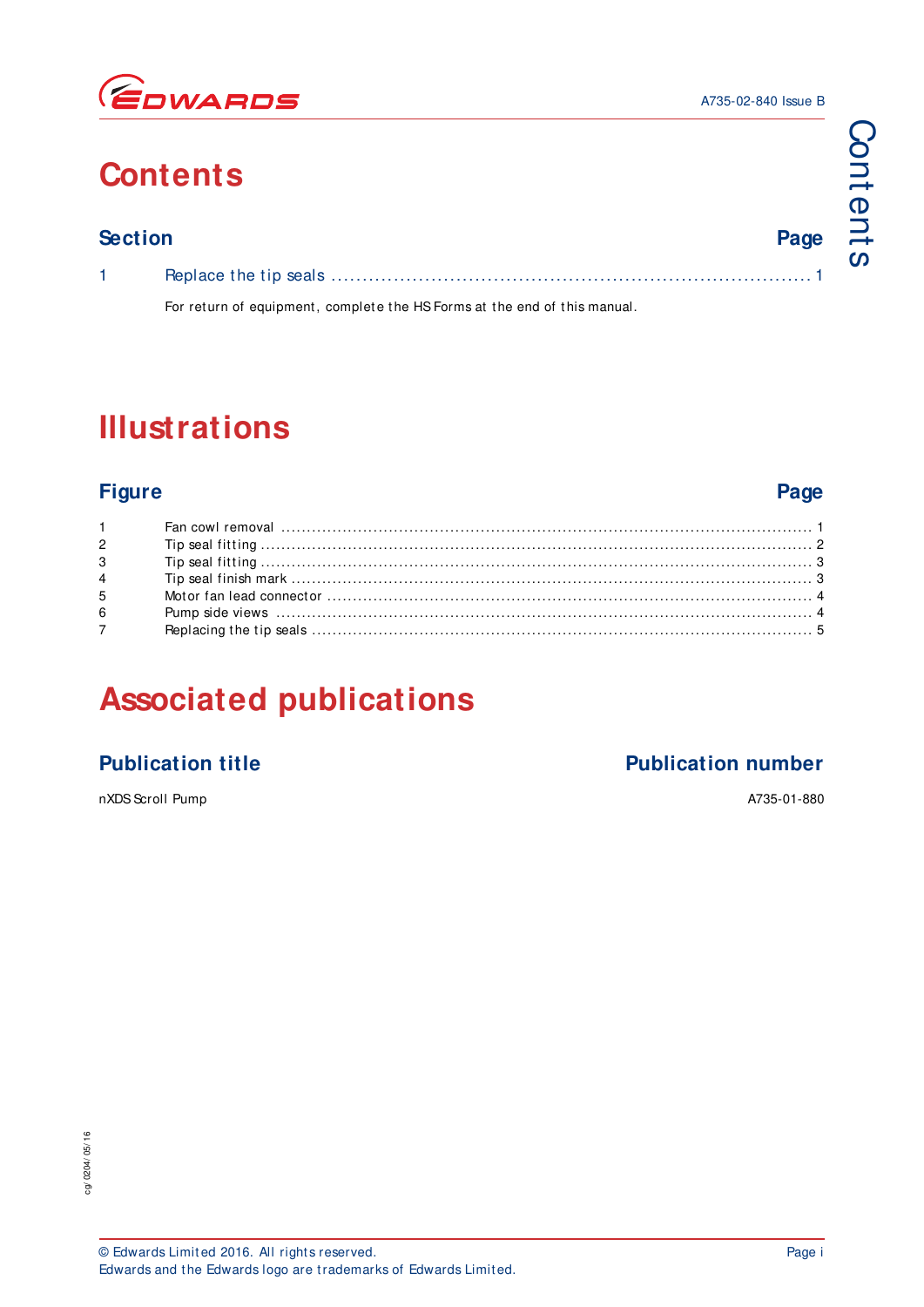

This page has been int ent ionally left blank.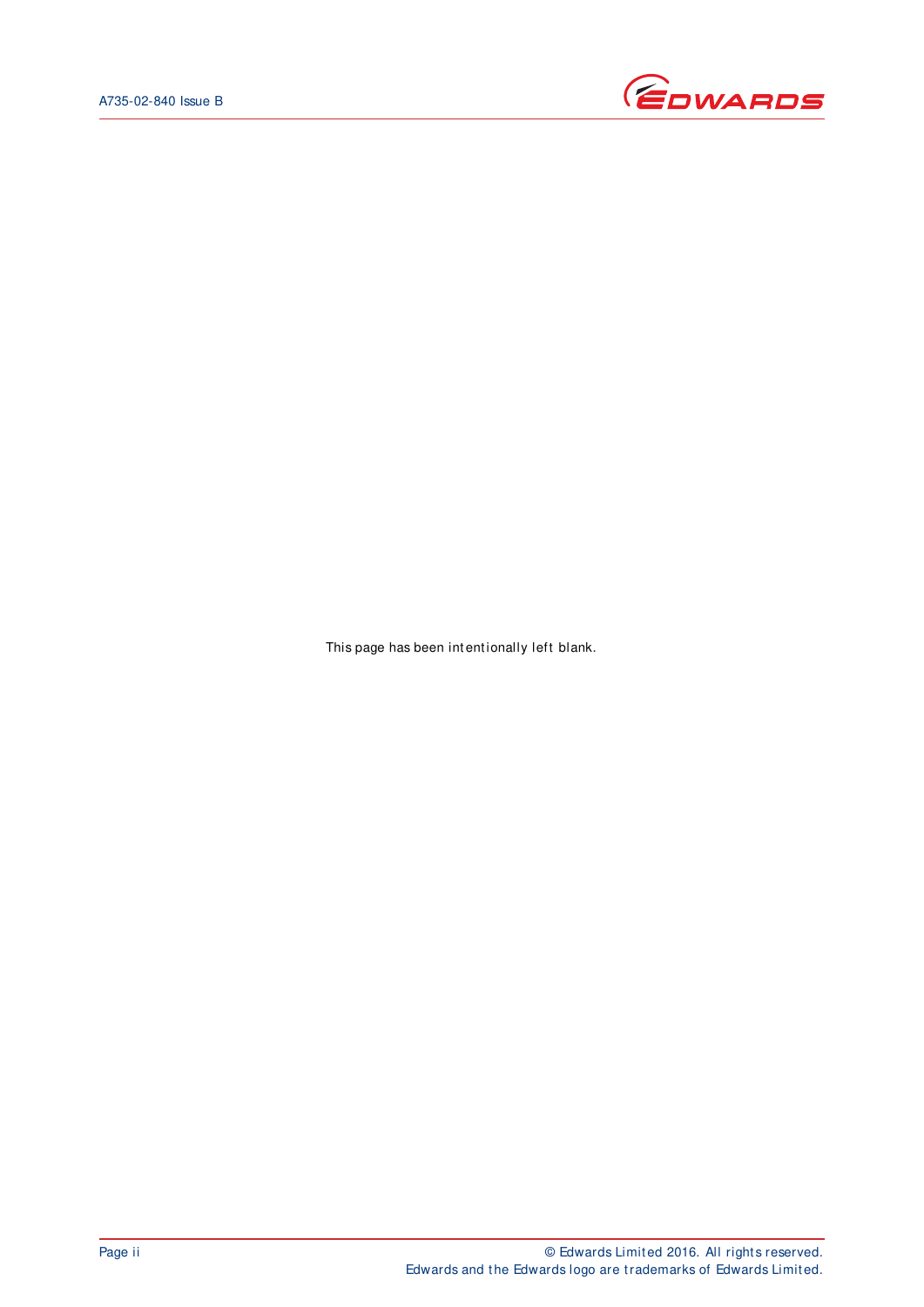

# <span id="page-4-0"></span>**1 Replace the tip seals**

Replace the tip seal as described below. Prepare the pump by running on gas ballast control for one hour to remove any process gases.

- 1. Switch off the pump and isolate from the electrical supply.
- 2. Undo the two screws ([Figure 1](#page-4-1), item 1) which secures the fan cowl and remove.
- 3. Undo the four screws ([Figure 7,](#page-8-0) item 6) which secures fixed scroll assembly to the housing assembly.
- <span id="page-4-1"></span>4. Carefully separate the fixed scroll assembly from the housing assembly using a suitable lever in the slots provided ([Figure 6\)](#page-7-1).

#### **Figure 1 - Fan cowl removal**



### **CAUTION**

**Take care when separating the fan-cowl/fixed scroll assembly from the housing assembly. The motor fan lead must be disconnected from the controller before the fan-cowl/ fixed scroll assembly can be fully removed ([Figure 5\)](#page-7-0).**

- 5. Starting from one end, remove the tip seal from the fixed scroll. Repeat this operation for the orbiting scroll ([Figure 7,](#page-8-0) item 2). Remove the fixed scroll O-ring (Figure 7, item 3). Dispose of all used items that have been removed following this operation.
- 6. Using a clean dry lint-free cloth and IPA, remove all dust and process debris from the scroll forms and grooves. Heavier process can be removed with Green Scotch Brite<sup>®</sup> only.
- 7. Taking a new tip seal, fit it using the following technique in both the orbiting scroll and the fixed scroll:
	- Starting at the centre of the scroll form, insert the tip seal into the tip seal channel. Ensure that each tip seal starts as close as possible at the start of the scroll channel. ([Figure 3\)](#page-6-0).

**Note:** The nXDS20i has multiple tip seal starts in both the Orbiting and Fixed scrolls.

Continue to push the tip seal into the tip seal channel while working your way around the channel profile until you have reached the end. Ensure the tip seal is pressed squarely and fully home at each pinch point, these are located closer to the centre of the scroll.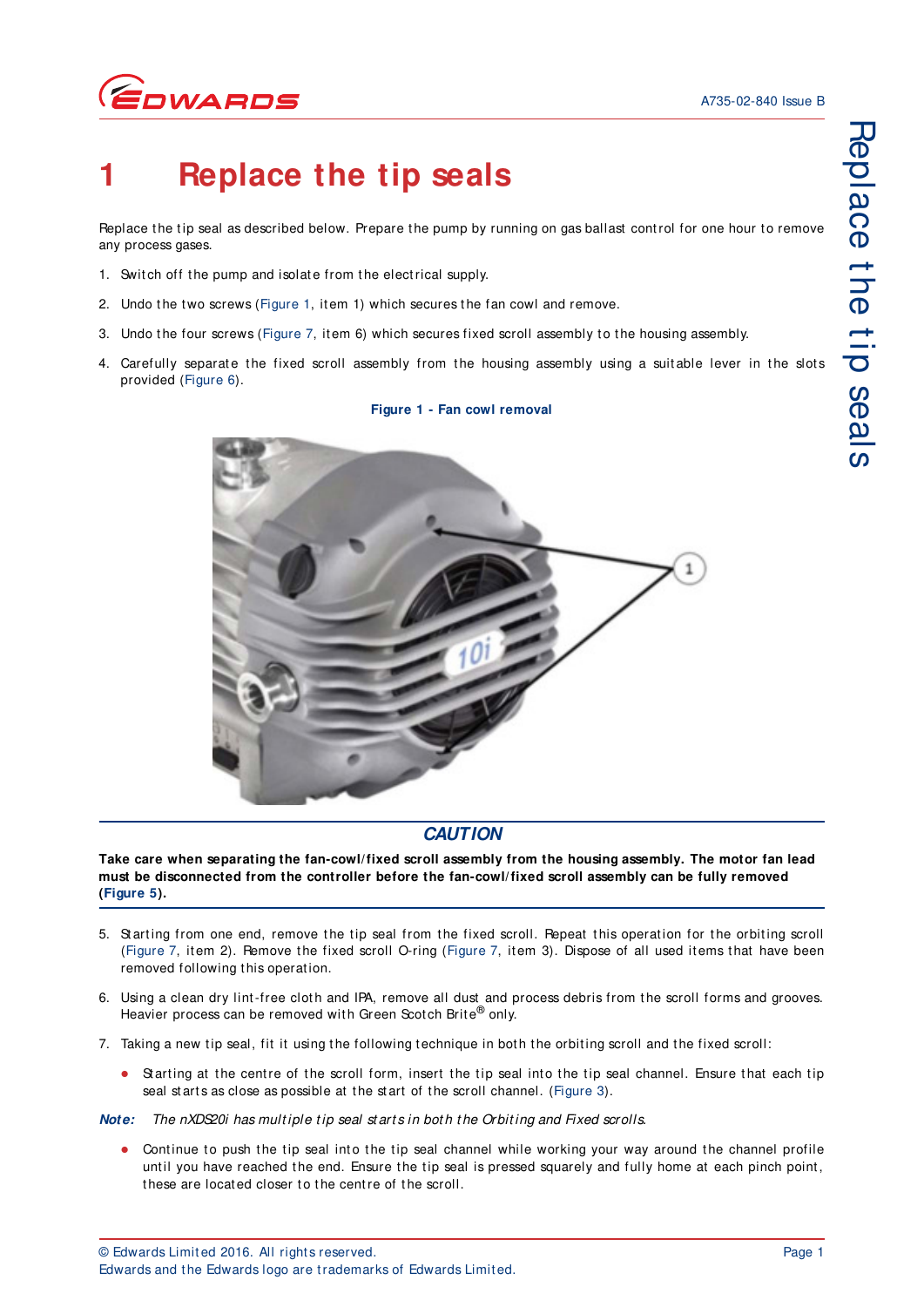Replace the tip seals



<span id="page-5-0"></span>

Cut short the tip seal at the end of the scroll channel. There should be at least 20 mm between the end of the channel and the tip seal, this is to allow for expansion.

**Note:** A mark is provided at the end of all the tip seal channels to indicate where to cut the tip seal ([Figure 4](#page-6-1)).

- $\bullet$  Remove any tip seal debris which may have been produced while inserting the new tip seals.
- 8. Fit the new O-ring onto the fixed scroll. The O-ring may be moistened with water  $(H<sub>2</sub>O)$  only, to aid assembly ([Figure 7,](#page-8-0) it em 3).
- 9. St and the pump on its end and carefully offer the fan cowl/fixed scroll assembly up to the housing assembly. Connect up the motor fan connector into the controller mating connector ([Figure 5](#page-7-0)).
- 10. Assemble the fan-cowl/fixed scroll assembly onto the housing assembly by hand using even downward pressure.

#### **CAUTION**

**Check that the alignment dowel ([Figure 7,](#page-8-0) item 8) in the housing assembly lines up with the hole in the fixed scroll. Ensure that the fixed scroll is fitted squarely onto the housing assembly.** 

11. Tight en the fast ening screws in small increments ([Figure 7,](#page-8-0) item 6) and pull-up evenly the fan-cowl/fixed scroll assembly onto the housing assembly. Torque each screw to 9 Nm.

Note: Care must be taken not to damage or trap the O-ring.

12. Rotate the pump by hand using a 4 mm Allen key.

### **CAUTION**

**The fan-cowl/ fixed scroll assembly must be fitted evenly while tightening each screw, do not start by assembling one side first.**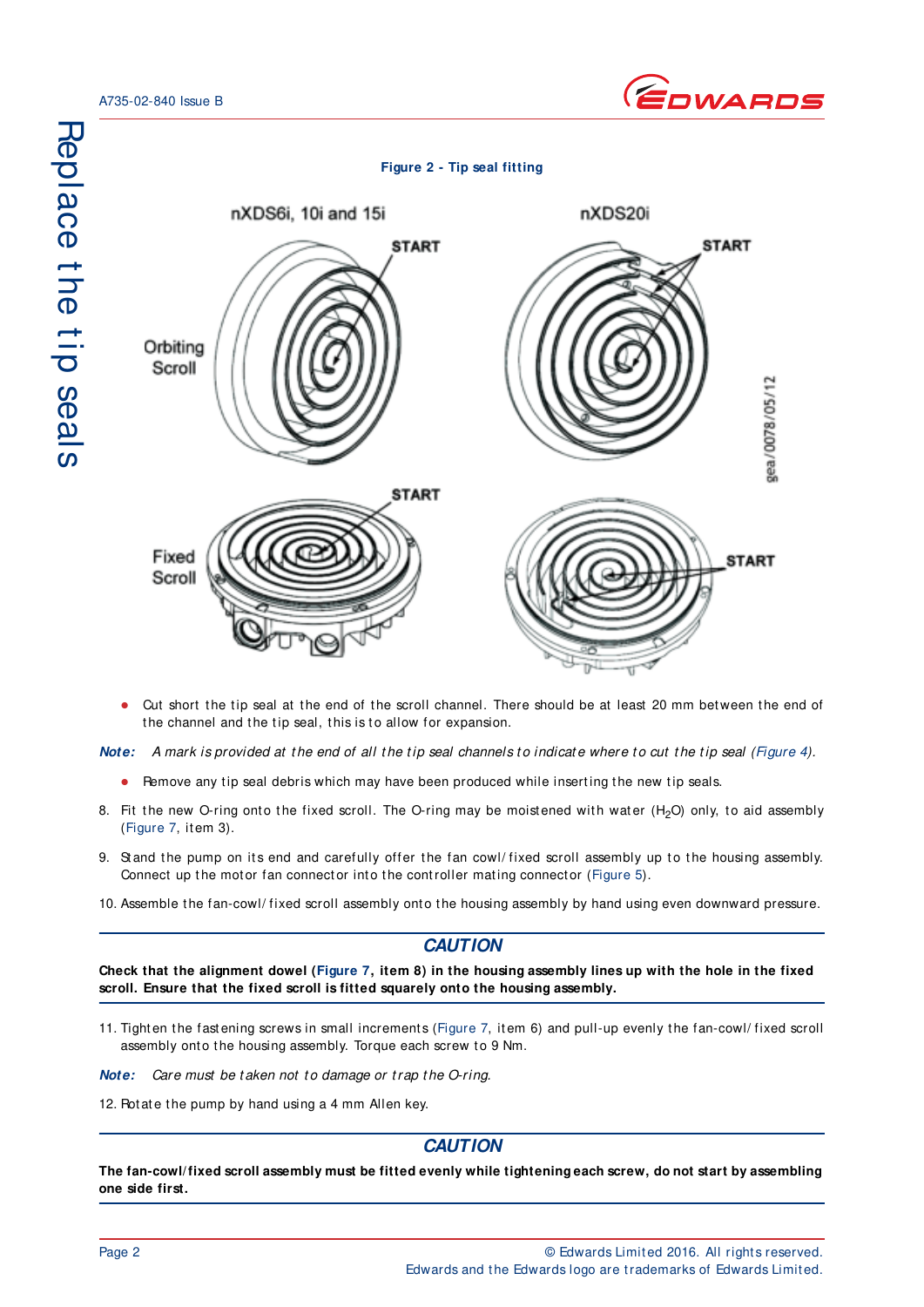

13. Reinst all your pump in accordance with Section 3 of the nXDS Scroll Pump manual A735-01-880.

14. When operating your pump following a tip seal change, ensure the fan is operating correctly.

<span id="page-6-0"></span>Note: The pump tip seals may take a few hours to bed-in before full performance is restored.





<span id="page-6-1"></span>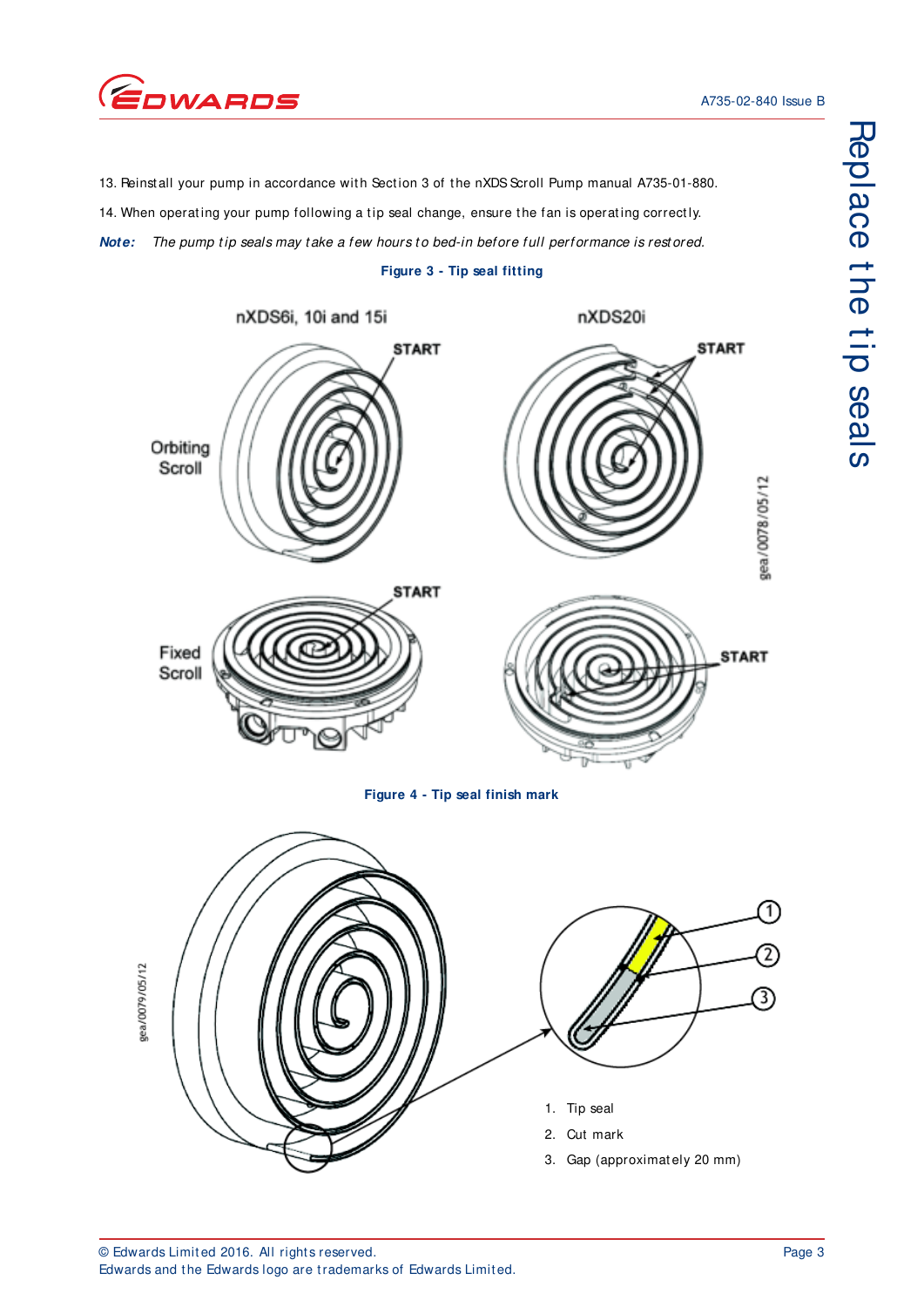

<span id="page-7-0"></span>

gea/0080/05/12

#### **Figure 6 - Pump side views**

<span id="page-7-1"></span>

1. Levering slot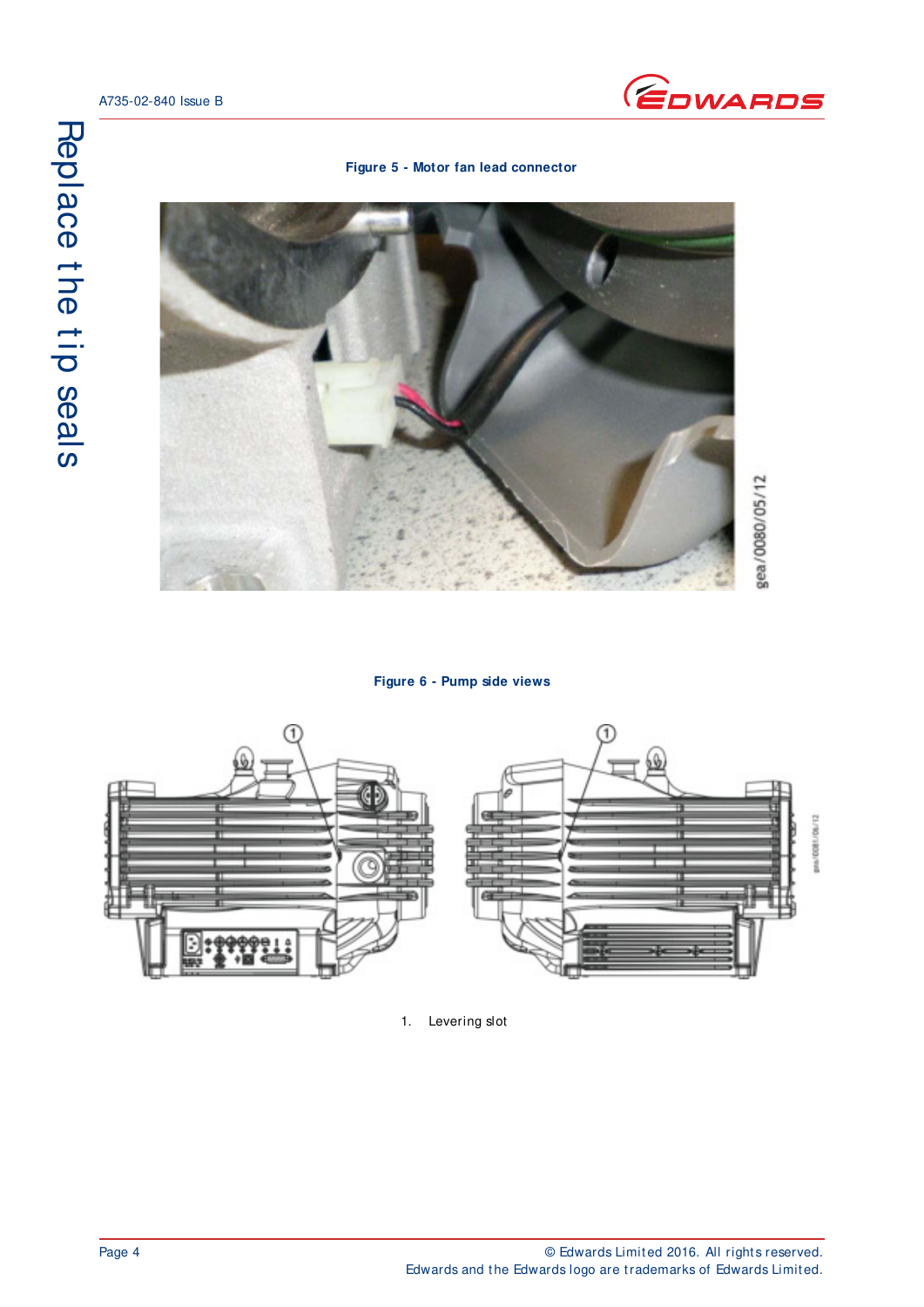

#### **Figure 7 - Replacing the tip seals**

<span id="page-8-0"></span>

Replace t he t ip seals

Replace the tip seals

- 1. Orbit ing scroll
- 2. Tip seal
- 3. Fixed scroll O-ring
- 4. Fixed scroll
- 5. Fan-cowl/ fixed scroll assembly
- 6. Fan-cowl/ fixed scroll fixing screws (4 off)
- 7. Alignment dowel
- 8. Housing assembly